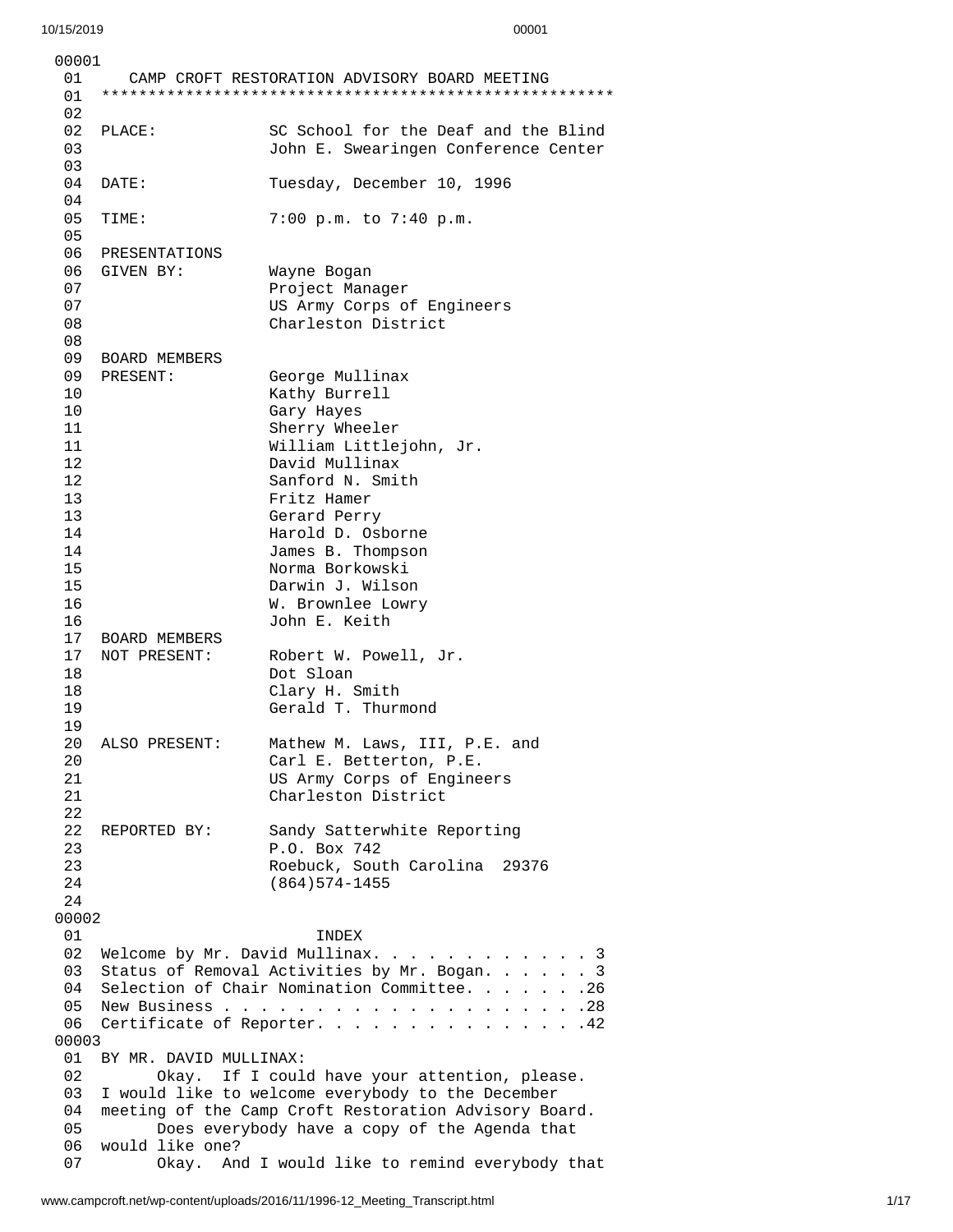08 we will go by the Agenda. As we go through the items 09 on the Agenda, if the speaker, when he's concluded 1 0 making his statements, then we can ask questions. 11 And I'd ask for the stenographer here that i f 12 you're new and she's unfamiliar with your face, please 1 3 state your name before you ask your question so that 1 4 she can enter it into the record. 15 And anything that's not on t h e A g e n d a , l e t's 16 hold it for the end under New Business that's not 1 7 directly related to the subjects that we're discussing 1 8 as we go through it. 19 And at this time, I'll turn it over to Wayne 20 Bogan. 21 BY MR. B O G A N: 22 Thanks, David. All right. For the RAB members, 23 I sent you a copy of the Status Report through Suzy, 24 so you've got that. I've handed out three additional 25 sheets to you, and I'll explain those a little bit 0 0 0 0 4 01 later on. 02 Wel c o m e b a c k , a n d f o r e v e r y o n e e l s e h e r e , 03 welcome. We appreciate you being here. Hopefully, 04 the switching rooms didn't cause too much trouble in 05 finding it. 06 I know it's a little bit different from where we 07 were before, but we thought this facility was a little 08 bit better than the other room that we were in. It's 09 a little more isolated. We've got the bathrooms back 10 there in the back if you need those right behind the 11 refrigerator. I know the last time I was here I 12 couldn't find it, so in case somebody else needs to 13 find it. 14 The first thing I want to talk about is Area 15 00U7, which is the major recreation area within the 16 State Park. That area has now been cleared. They 17 found a total of 126 60 millimeter mortar rounds, 1 8 seven 81 millimeter mortar rounds, five fragmentation 1 9 grenades, hand grenades, one rifle grenade and 2.36 2 0 inch rocket. That's right down inside your status 21 sheet where it talks about 00U7. 22 All the areas are opened, w i t h t h e e x c e p t i o n o f 23 the fitness trail. The reason for doing that was that 24 was an area that has been closed all along. All the 25 other areas had been opened, and so we just reopened 0 0 0 0 5 01 those areas. All right. 02 We would expect the fitness trail to get a 03 clearance letter from the contractor by the first week 04 of January. That's when we've asked for that. At 05 that point, then the fitness trail, the hilltop area, 0 6 will also open. 07 I didn't bring the sheet with the depths. I 08 forgot that, but all the rounds that were found were 0 9 between two inches and 18 inches. I think on some of 1 0 the status sheets that I was trying to get to you on a 1 1 weekly basis was just quick updates, indicated the 12 depths on most of the rounds. The average depth that 1 3 we're finding the rounds were about six inches. 14 Area 1B, as you know, has been cleared since the 15 6th of August. All right. 16 Crews are now working in Area 00U2. As of 1 7 yesterday, they found a total of 26 mortar rounds. 18 They're primarily 60 millimeter rounds. I don't h a v e 19 the total count of the 60 versus 81, but it's mainly 2 0 60 millimeter mortar rounds.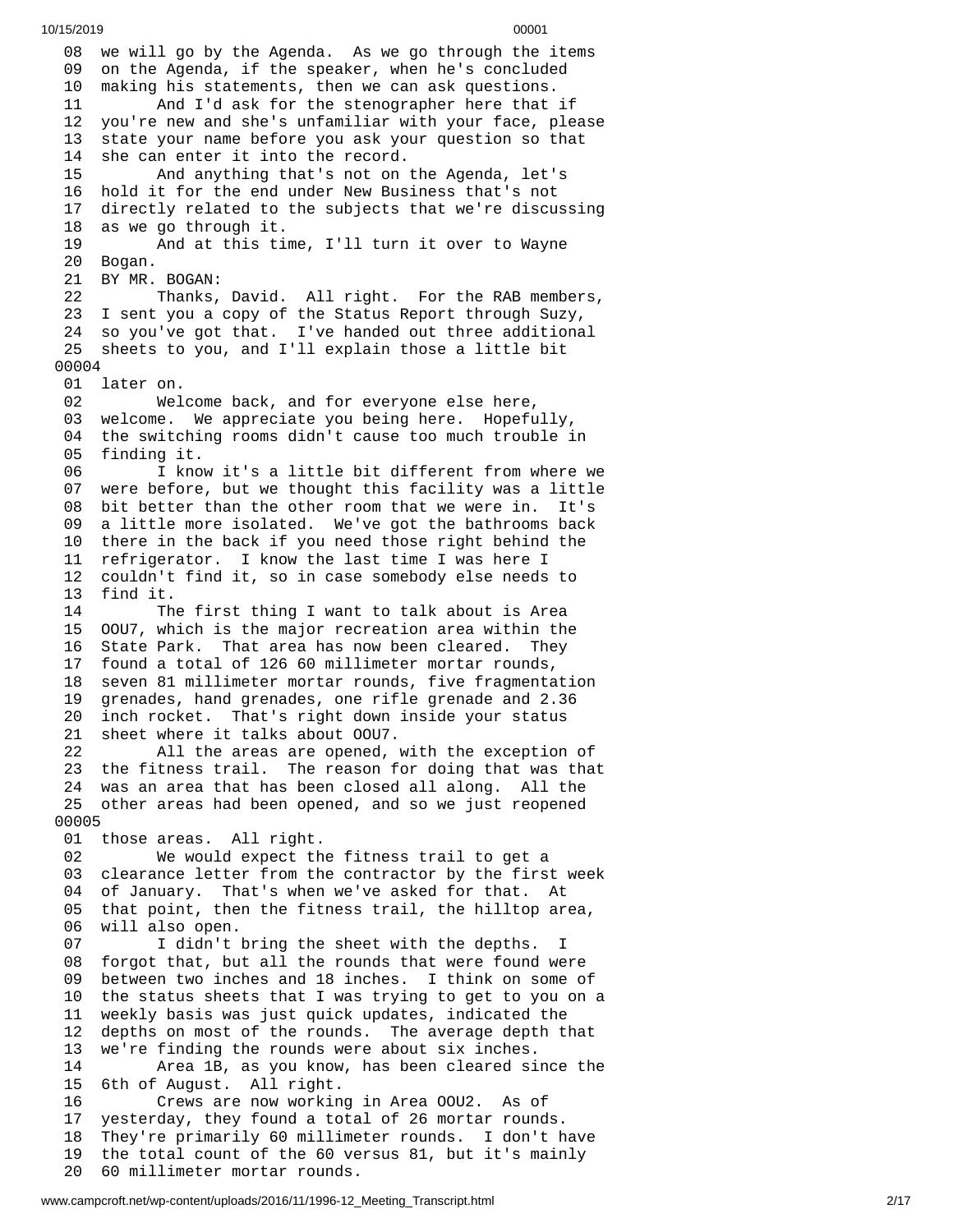2 1 All right. OOU3 is the next area that they want 22 to go to. This is Wedgewood. I'll just mention it, 23 and a good many of you were there on the 14th of 24 November, we had a meeting for the residents of 25 Wedgewood. We had several to come out telling them 0 0 0 0 6 01 that we've got two actions ongoing, which you know 0 2 about, the Engineering Evaluation and the Removal 03 Action, which is HFA. We're trying to work it so that 04 on January 13th, when the Engineering Evaluation 05 starts up, that they're going to sample that area 06 first, Wedgewood. 07 Okay. We'r e g o i n g t o t u r n a r o u n d a n d o n t h e 7 t h 08 of February, HFA is supposed to come in. So if we 09 find any additional ordnance in that area, which are 10 the hand grenades, then we'll try to include those in 11 the current contract for removal. All right. So that 12 way we get the whole area cleared in one quick shot 1 3 instead of waiting to sample that area after they done 1 4 a removal and then coming back later on and doing 1 5 another removal, which doesn't make sense. 16 All right. the next we go to OOU6. R i g h t n o w 17 we've got a design through Parsons Engineering that 18 should start tomorrow. The contractor is going to 1 9 show up. They'll have their trailer on site by 20 Thursday the way they've got it set up. Tl he crews 21 coming in right now are going to do nothing more than 22 brush clearing, putting in the grids the way they're 23 going to get that set up. 24 I brought a copy of the work plan with me that 25 has a picture of the -- excuse me -- the map, how all 0 0 0 0 7 01 that's going to work for you to look at. I've got 02 copies in the car that I'm going to carry and put in 03 the library if anybody else wants to look at those, 0 4 a l s o. 05 All right. We're trying to work on OOU6. 06 That's where we know there is some contaminatio n. W e 0 7 know that we're trying to do a removal contract after 0 8 that. All right. The way -- this is kind of like 0 9 EE/CA goes through, you sample, then you do a design, 10 but in the process we're going to try and do an 11 interim removal in combination with the design. 12 In other words, we already know that 13 contamination was found there on OOU6 in one of t h e 14 grids, so we're going to see if we can't set it up so 15 that after the sampling and this design takes place, 16 which will go through about the middle of February, 17 we'll turn around shortly thereafter and try to put a 18 contractor in to remove the areas where we know 19 there's already ordnance. Then the areas that are 2 0 sampled January to February, if they show that we've 2 1 got additional areas where there is ordnance, we can 2 2 come back with another contract and clear those. 23 So, instead of trying to wait and do everything 24 at one time, we're going to try and get some of it now 25 to alleviate some of the present ordnance and then 0 0 0 0 8 01 come back and finish up. All right. 02 The design right now scheduled to complete is 0 3 June to July. All right. Once we do that, and then, 0 4 hopefully, shortly after the design is complete, we 0 5 can come back with a second removal contract and get

10/15/2019 00001

everything in OOU6 cleared up by sometime in the fall. 07 The next thing I want to mention is the upcoming

0 6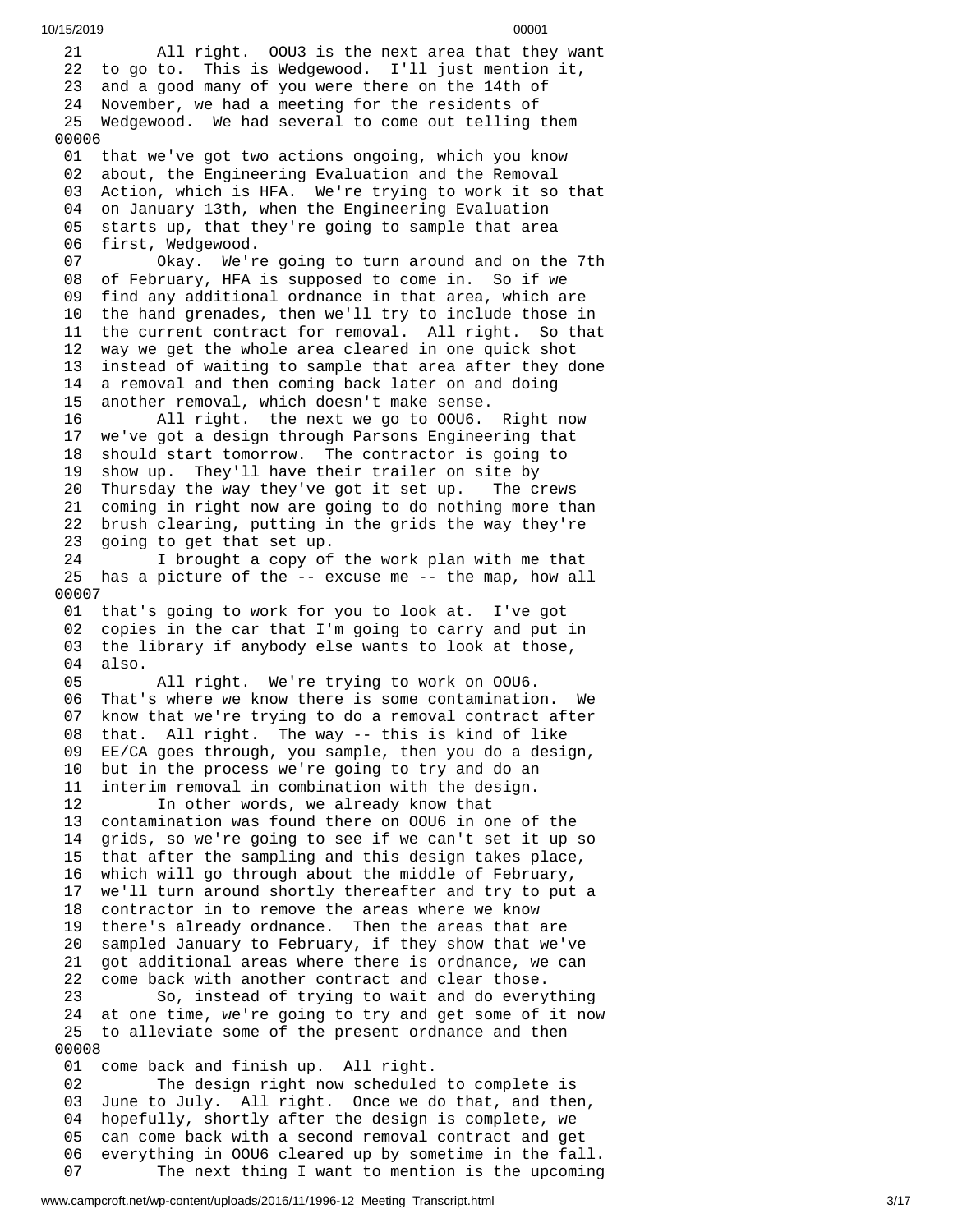08 Engineering Evaluation. As I mentioned earlier, we're 09 going to try and start that on the 13th of January, 10 right after the New Year's holiday. They're going to 11 start first in Wedgewood, and then they're going to 12 kind of move clockwise down Dairy Ridge Road and back 1 3 around the southside of the Former Camp Croft 1 4 facility, hit all those areas with the high priority, 1 5 medium priority and low priority areas in order. 16 All right. We'll do some combination of m o v i n g 1 7 them around to some of the areas, but, still, we've 1 8 got two additional areas in the State Park. We'll 1 9 make sure that there is no interference between the 2 0 Environmental Science and Engineering, ESE, doing that 21 sampling with any of the removal actions that are now 2 2 taking place with HFA within OOU2. 23 All right. Any questions so f a r o n a n y o f t h o s e 24 items? I know I've kind of thrown a bunch at you real 2 5 q u i c k. 00009 01 BY MR. SANFORD SMITH: 02 Wayne, what was the quantity found on OOU2 03 through 12/9. You mentioned so many. 04 BY MR. BOGAN: 05 Through yesterday, the 9th, was 26 rounds. I 0 6 think I had in the letter 15. That was based on the 0 7 previous week. 08 BY MR. THOMPSO N: 09 Have they made an projection on how much they've 10 find? Do you have any idea? 1 1 B Y M R. B O G A N: 12 No, sir, they haven't made any projections. Tl h e 1 3 only thing that I've projected so far is they're doing 1 4 approximately 15 grids a day for the clearance. 15 That's surface clearance only. All right. And I 1 6 think I put on there how many they had cleared as of 1 7 last Friday. 18 This is going to go a lot quicker than OOU7 did. 19 However, we've got more grids to clear, so it may end<br>20 up taking them just about the same time, but they're up taking them just about the same time, but they're 21 working in that. 22 The other point that I want to bring out about 23 OOU2 -- I'm going to kind of bounce back for a second 24 -- we had in the contracts to clear the horse trails 25 within OOU2 down to two foot, the 30 foot width, so 00010 01 that those horse trails would be clear. When we out 02 there and actually used the GPS equipment, we found 03 out that the horse trails were not actually in OOU2. 04 They were between OOU2 and A39, and A39 is the area 05 right along the cool road, McFadden Road. 06 All right. So what I'm trying to do is take t h e 0 7 5,000 or so feet we've got set up for OOU2 for 0 8 clearance, the Park has proposed trails that they want 0 9 to put in that area, and after we've gone through and 1 0 done most of the clearing in OOU2, come in and use 1 1 that 5,000 feet of clearance for the proposed trails 1 2 that they're going to build in the future. 13 All right. Any questions so far through the 1 4 current contract with FHA, what they're doing within 1 5 the State Park, Area 7, 1B, Area 2. Area 3 we'll go 16 to in Wedgewood in February. The upcoming EE/CA. 17 BY MR. THOMPSON: 18 Is the money holding out? 19 BY MR. BOGAN: 20 Yes, sir. The contract for FHA, of course, i s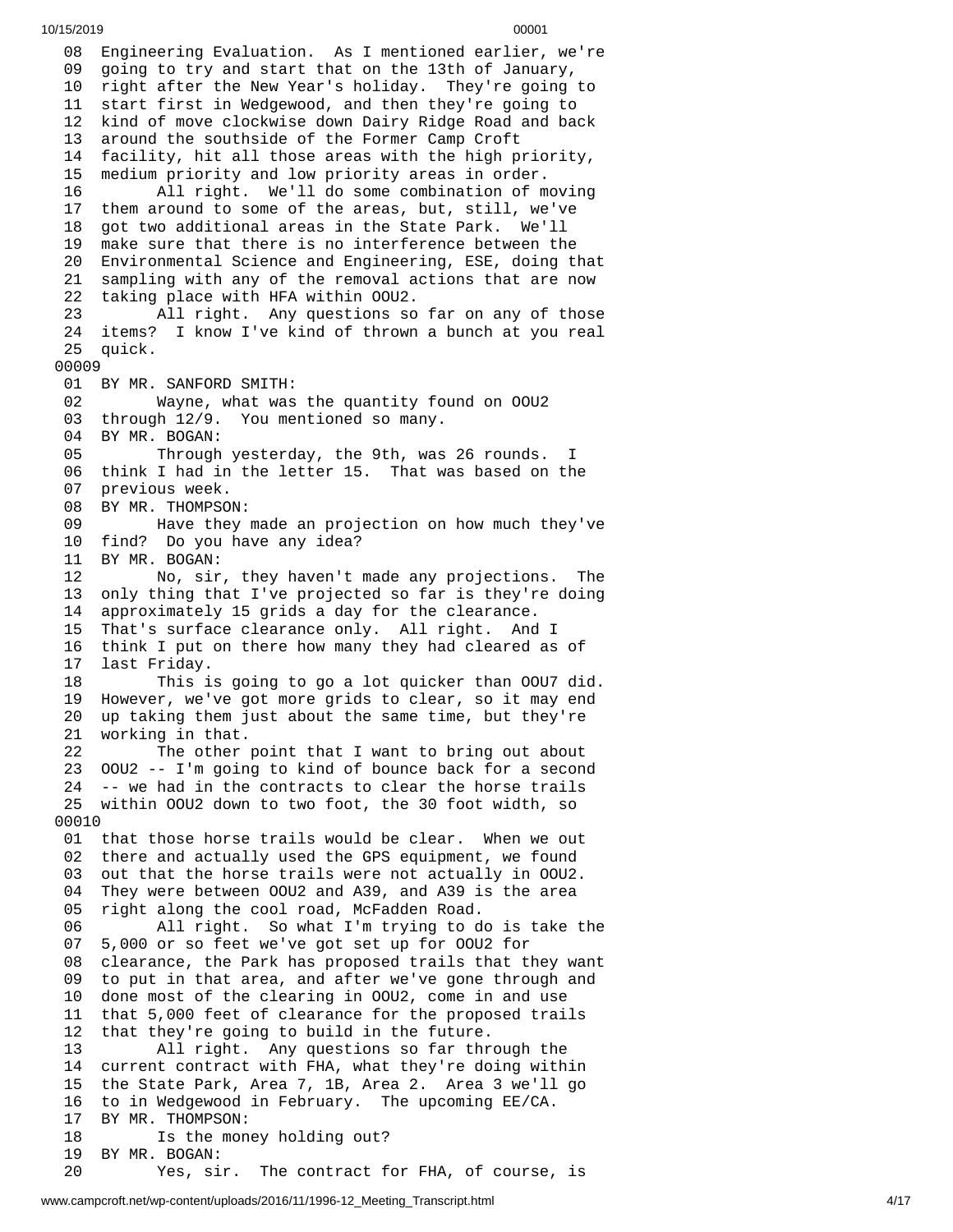21 awarded. That money is obligated. The contract for 22 Parsons Engineering to work on OOU6 has been awarded, 23 so that money is there. The contract for ESE has been 24 awarded, so all that money is set aside. 25 The only money that I don't have in hand at the 00011 01 moment, but it's on our work plan for us to receive 0 2 in, what we call, third quarter fiscal year '97 is the 0 3 money that we've got set aside for the next removal 04 contract. All right. That's not supposed to get here 05 for another couple of months, anyway, until the April 06 time frame, or it's not supposed to be set aside for 0 7 us, but we haven't had any problems with the money so 0 8 f a r. 09 All right. No other questions on that. The 10 next thing I want to do is talk about the potential 1 1 gas site. I gave you three pieces of information. 12 One is an electronic mail message that I sent to David 1 3 just to notify him right after I found out about it. 14 The other are just two digital photographs that I to o k 1 5 at the site which kind of shows you the potential area 1 6 and it points out Highway 150 and it points out the 1 7 176 bypass, and that's just more for your orientation 1 8 so you can see. 19 I put in the status sheet to you that by 20 December 20th -- yeah, December 20th, we would have 21 someone to come and look at the site. Okay. And then 22 in the process of being on the road last week, I got a 23 phone call about Thursday, and they said, "We're going 24 to be here Tuesday of next week." 2 5 All right. So this morning we had two personnel 0 0 0 1 2 01 to come in from Huntsville. They've had the chemical 02 experience. They were to come in to advise us on how 03 we needed to proceed on that site. 04 They walked over it with a magnetometer, again, 0 5 as we had already done. We walked over it before. 06 There is something metal under the ground on the 07 potential site. We don't know that it is chemical 08 related. All right. There's a good chance that i t's 0 9 just ammunition or something that was buried. 10 The way this came about is we had Mr. Coleman to 11 come up. He indicated that he had a memory or 12 remembered coming home to this piece of property, 13 which he now owns, when he was teen-ager. He saw the 14 site, and after the soldiers left one day, he saw a 15 sign that said, "Canister, gas," all right, on one of 1 6 three mounds that were on this piece of property. 17 All right. Based on that information, know i n g 18 that there is always a potential, we decided to go 1 9 ahead and look at and investigate this as a potential 2 0 site; but after the two Huntsville reps showed up 2 1 today, and we looked at the site, we've -- we're 2 2 trying to formulate our best approach to look at the 2 3 s i t e. 24 The information that gave me is, number one, 25 they didn't do any sampling, other than just walking 0 0 0 1 3 01 over it with a metal -- metal detector. All right. 02 So we haven't sampled for chemicals, ground water, 03 soil or anything. All right. 04 Based on the information in the Archive Searc h 0 5 Report, their walk over today, what we're going to 0 6 look at trying to do is include Mr. Coleman -- Mr. 07 Coleman's property in the upcoming EE/CA. Now I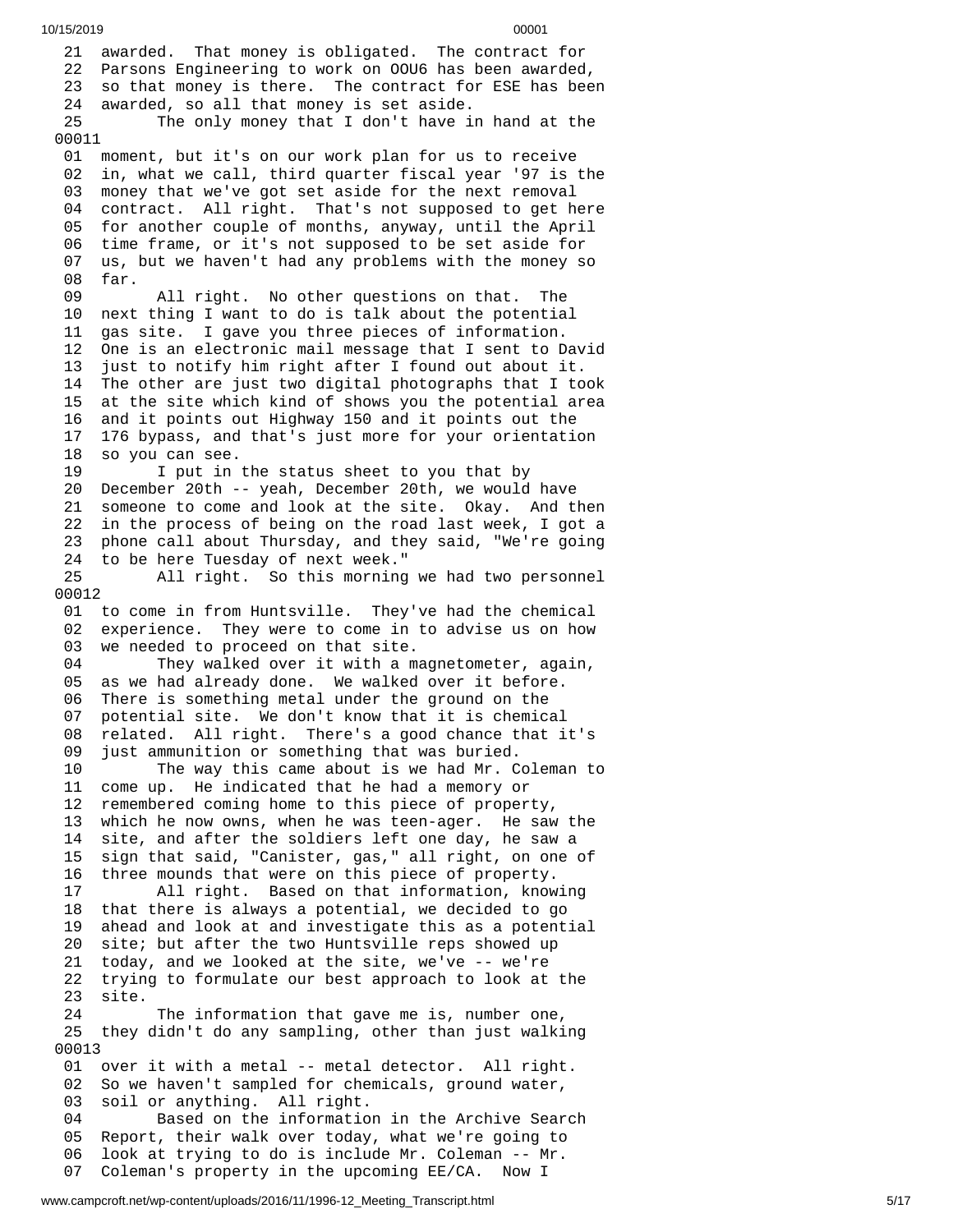08 haven't gotten this clarified through Huntsville and 09 haven't got anybody agreed on it yet, because, again, 10 they were just here today and they're going to try and 11 work out the details. 12 We want to come in and look at that within the 1 3 next month, two months, three months, sample for any 1 4 potential ordnance, and look to see if there is 1 5 anything that might be buried there. 16 One of the reasons that we're g o i n g t o t r y a n d 1 7 include this with the EE/CA is if we come in and try 18 to look at this site as a known chemical site, then we 19 have to prepare safety plans for chemical 20 contamination. I've never done that before, but based 21 on the comments from the two chemical personnel we had 22 here today, to get that plan approved, going back and 23 forth between us, Huntsville, headquarters up in 24 Washington, we were looking at two to three years to 25 get that plan approved. 00014 01 Reason being is if you do have a chemical, for 0 2 example, mustard gas or leucite or one of the others, 0 3 the chemicals are extremely dangerous. A lot of 0 4 safety precautions have to be taken to deal with those 0 5 chemicals, and that's why they come in with the 0 6 problems with a safety and submission plan. 07 Now we're not going to do anything to put ESE's 08 contractor or their contract crews in any harms way 09 when they come in and look at it for the sample. 10 We're going to look at it strictly for an ordnan c e 11 point of view. We'll look at it and see if we need to 12 do any ground water or soil sampling and do that if we 13 need it in the next couple of months. 14 If it just turns out to be ammunition or 15 something else buried, then we'll just remove the 1 6 ammunition as part of the next removal contract. If, 1 7 however, we do run into a chemical, at that point a 1 8 unit that I mentioned to you before, Technical Escort 1 9 Unit, would be called in if we find an actual 2 0 chemical. 21 I know there are a lot of rumors running around 22 that we've already dug up mustard gas. We've already 23 dug up a lot of other things. We haven't put a shovel 24 in the ground on the property or anywhere around it. 25 Any questions on this site? 0 0 0 1 5 01 BY MR. GEORGE MULLINAX: 02 When you're talki n g a b o u t c a n i s t e r s , i s t h i s 03 metal or is this stainless steel containers, or how 04 would they -- how would they package it? I mean, are 05 they just talking about it being in glass containers? 0 6 BY MR. BOGAN: 07 The most common occurrence of actually having a 0 8 mustard gas like chemical on most of the training 0 9 bases during World War II was in a glass vile. Those 1 0 were in what we call test kits, and I think I've 1 1 mentioned once before. 12 The test kits contained mustard gas or leucite 13 or whatever the chemical was in extremely diluted 14 forms. All right. To explain how diluted it was, if 1 5 you were to take a drop of actual mustard gas, the 16 pure form, put it on your arm, it would immediately 17 form a blister about the size of a softball. 18 All right. That's why it's so dangero u s. T h e 1 9 materials that they used during the time -- and I only 2 0 have one report of any chemical ever being used and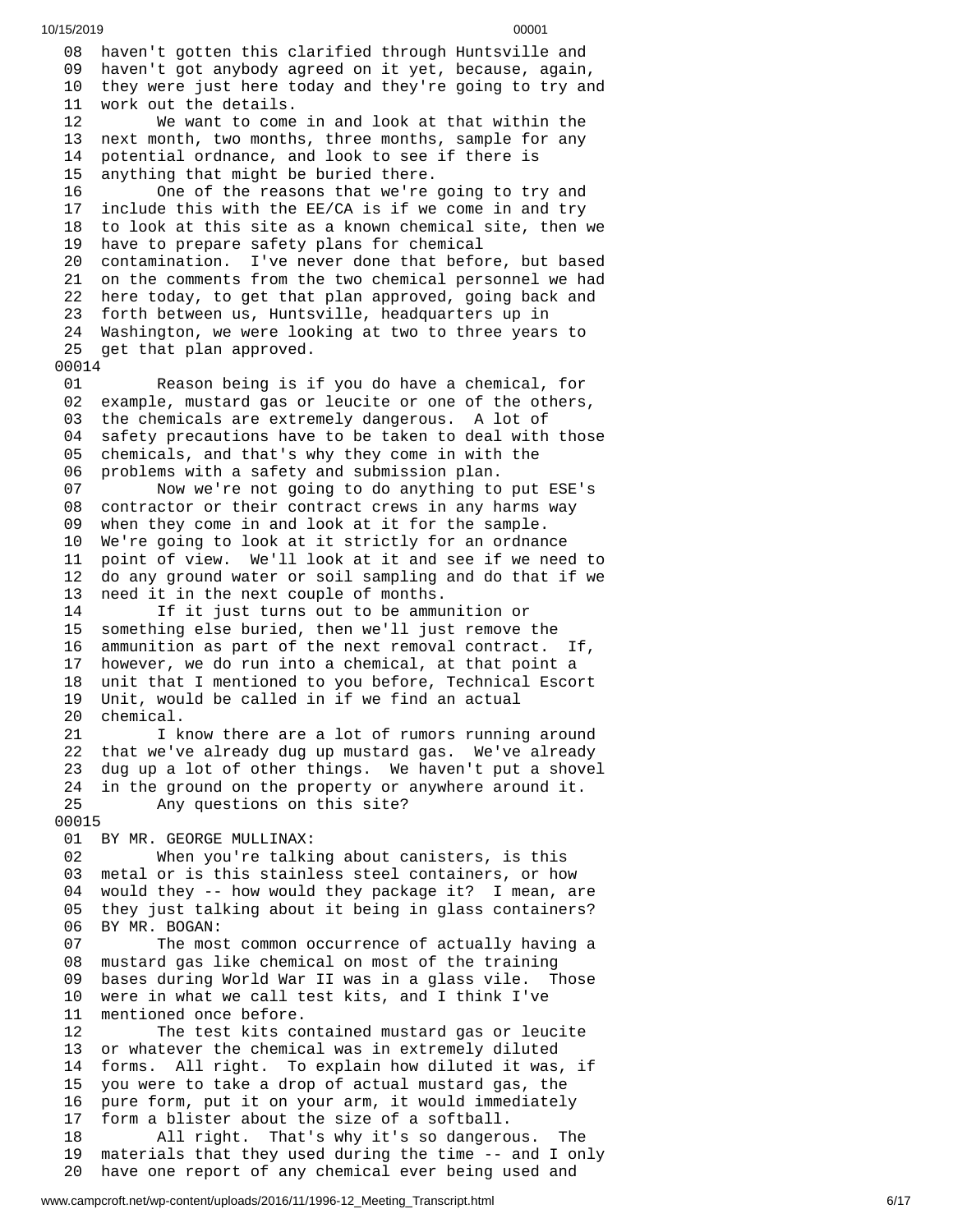21 that was the gentleman that I talked to that lives in 22 New Jersey now. He said they went through the line 23 and they put a drop of chemical on each wrist. On one 24 wrist they put the antidote. On the other wrist they 25 did not. The wrist they did not put the antidote on 00016 01 formed just a small blister. Okay. Obviously, if it 0 2 forms just a small blister versus the pure form that's 0 3 going to form something the size of a golf ball, then 0 4 you have a big difference in the concentration of the 05 chemicals. 06 The whole purpose of putting it on the wrists, 07 the way he explained it to me, and he said that this 0 8 was at the end of the time when he was at basic 0 9 training there. It was toward, you know, the '45 and 1 0 '46 time period right before the Camp Croft shut down, 11 was to prove to them that the antidote that they were 1 2 being given, and in the wartime situation, would 1 3 actually work on the chemicals. 14 Just as with the -- if you go through a tear gas 1 5 chamber today in a basic training facility, all right, 1 6 they have the soldiers walk in, they take off the 1 7 masks, and all of a sudden you start choking from the 1 8 tear gas and you walk back outside. Well, before they 1 9 took off the masks, they -- you know, there was a 2 0 little bit of difficulty breathing through the masks 21 just because you're breathing through filters, but 22 they could breathe; and as soon as they take off the 2 3 masks, they start crying, coughing, etcetera, and they 24 go out and it proves to them that the mask works. 25 So we'll try and look at it. If it was a l i t t l e 0 0 0 1 7 01 gas vile from the test kits, then those will not pop 02 up with the metal detector. All right. And that's 03 when we sample for the ordnance. If we find those, 04 then we'll move into dealing with chemicals. 05 BY MR. LITTLEJOHN: 06 But there were actual chemical shells that they 07 had available such as a .105 shell or a .155. 08 BY MR. BOGAN: 09 Before the war there was, but we don't h a v e n o 10 records of any of that being used. Even in training 11 at Croft, there's nothing that I've seen. 12 BY MR. STONEWALL STEWART: 13 Where about on 176 are you describi n g ? 14 BY MR. BOGAN: 15 Do you k n o w w h e r e H i g h w a y 1 7 6 a n d H i g h w a y 1 5 0 1 6 c r o s s ? 17 BY MR. STONEWALL STEWART: 18 Yes. 19 BY MR. BOGAN: 20 If you take Highway 150 to the left and go up 21 the road a little ways, it's right -- it's not more 2 2 than a couple hundred yards from Highway 176. 23 So, hopefully, by going and including this site 2 4 in with the EE/CA, we can get it sampled, and we'll 25 know a lot quicker than if we go in and assume, worse 0 0 0 1 8 01 case, that it is a chemical. 02 There is in the Archive Search Report the 03 information that I mentioned once before about a dump 04 of some type, a burial of a potential chemical. All 05 right. It was -- after being evaluated, they said 0 6 that there was a good chance that there had been 0 7 mustard gas buried, and in talking with the two people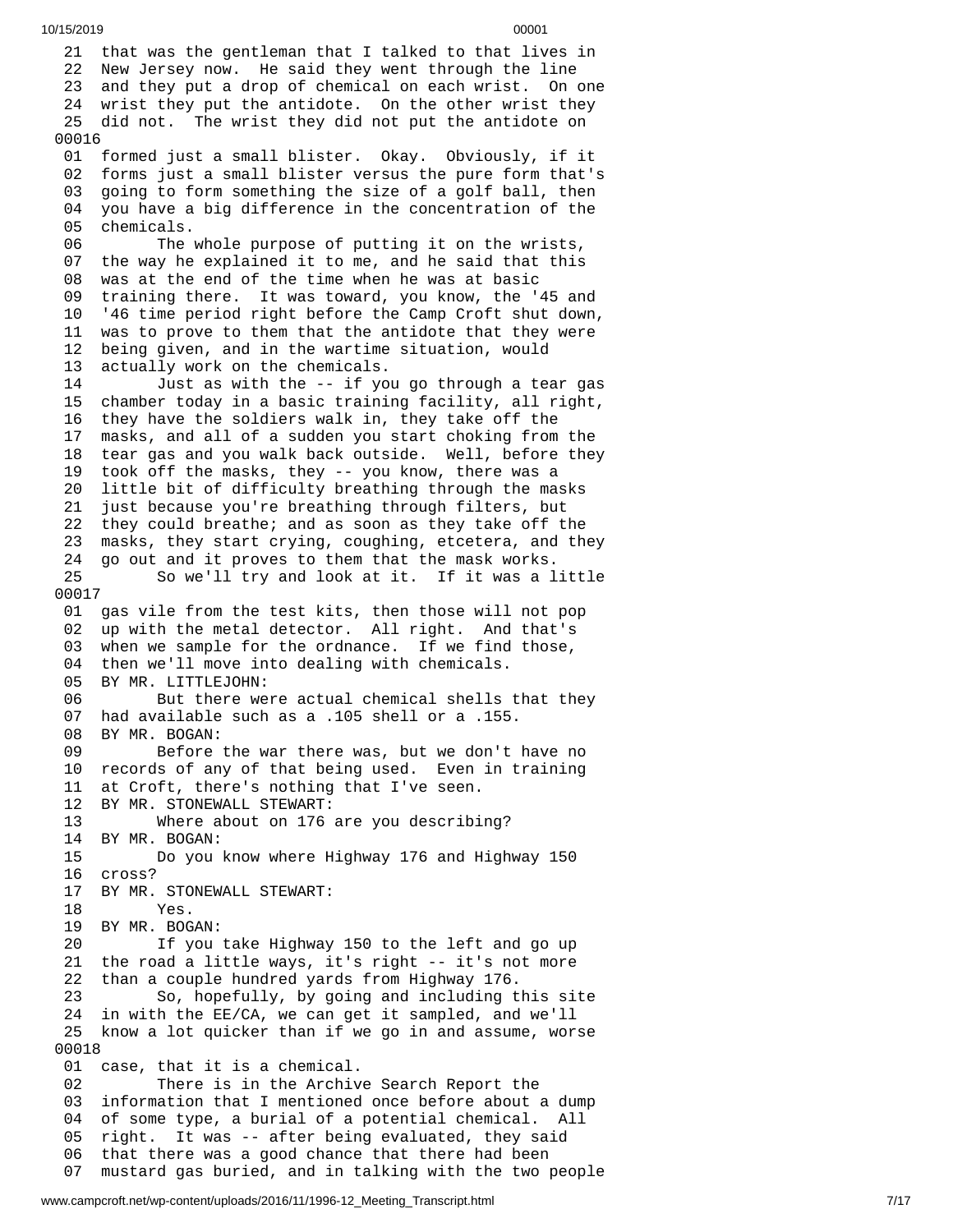08 from Huntsville today, they said that more than likely 09 what was buried there may have been the test kits. The way the report reads is they're based on several letters in the Archive Search Report. Whe n 12 the property was being sold from the Army back to the 3 public, all right, the Farm Management Land Bureau, or 14 one of those agencies, was doing that, somebody walked 15 up and said, "We have seen a sign that said, 'Drum of 6 mustard gas buried here,'" and it gave the date. They went to the site where the mound was 18 supposed to be, dug up the entire mound. They tested 19 it with the chemical paper. They got no results. They tested it with some, what they call, pump tu b e s , 21 no results; and so they concluded from that that there 22 was no chemical left if any had been buried there, but 23 they did notice two things. There were empty 24 containers of bleach in the hole. There was, I 25 believe it was, lime at the bottom of the hole or the 01 pit, and the lime had charcoal on top of it. Two ways 02 that were commonly used to decontaminate chemicals 03 were bleach and fire. Just based on the fact that 04 there were bleach containers in there, and based on 05 the fact that there was charcoal in there, they said, 6 "Okay. This may have been a mustard gas burial site." 07 And that's the only one that we have any record of on 08 the post. 09 BY MR. SANFORD SMITH: Where was that l o c a t e d , d o y o u k n o w ? 1 B Y M R. B O G A N: 12 I can pull out the map in the Archive Search 13 Report and show you. It's in there. It was tract 91. It was sold. It's just off the State Park property. I think -- in talking with Gary Henderson, I said that I thought it was, and I went back and read and it was just off the property. As you take a left on Dairy Ridge Road, you go a little ways and it was off to the left, back in towards the center of the Former Park -- not Park -- the training facility. BY MR. SANFORD SMITH: There was another one, a sign, down in the vicinity of White Stone Springs close to Mt. Lebanon cemetery. BY MR. BOGAN: Okay. BY MR. SANFORD SMITH: As you went -- go down the road from 295 or Southport Road past Mt. Lebanon cemetery, and there was a road that turned to the right that went down to White Stone Springs. There was also a dump down there that was -- had a sign on it, but they came back at some point in time and dug it up at the same time they dug up the one off of Dairy Ridge Road. BY MR. BOGAN: Do you know what the sign said or --- BY MR. SANFORD SMITH: Either "gas burial site" -- I believe it had "mustard gas" on it. BY MR. BOGAN: Okay. If you'll get with me afterwards so I can write it down where it was and get the location so that we can do some double checking on that one, also. BY MR. SANFORD SMITH: Okay.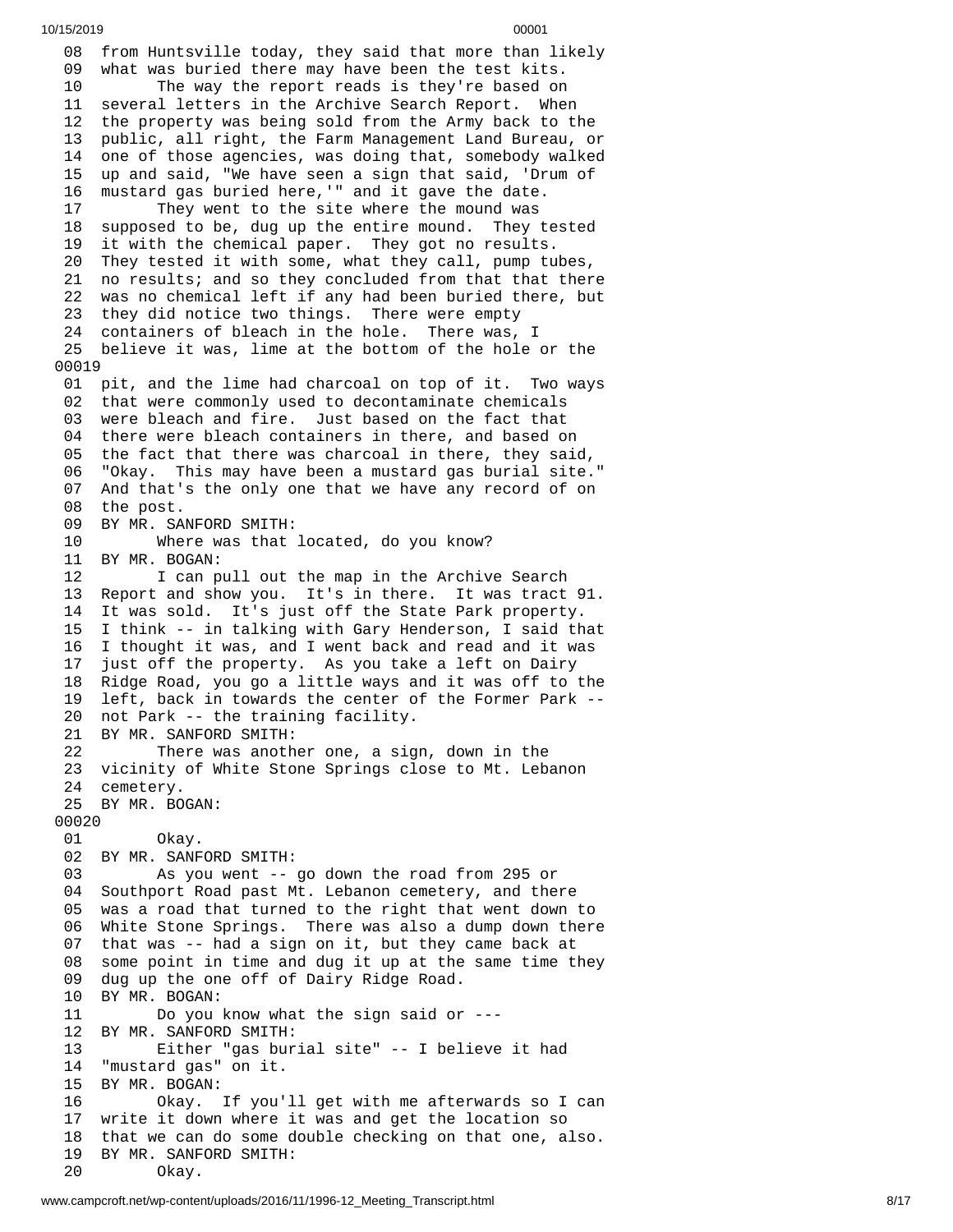21 BY MR. BOGAN: 22 And you h a v e t o u n d e r s t a n d , a l o t o f w h a t I'm 23 having to deal with is what is documented. 24 BY MR. SANFORD SMITH: 25 Right. 00021 01 BY MR. BOGAN: 02 Okay. We only have that one documen t e d c a s e. 03 We're going to go in and do our best to preve n t 04 anything from happening, and I believe by doing the 05 sampling through the EE/CA, getting it done a lot 06 quicker, that we can put at ease everybody's minds 07 whether something is there or not. 08 If it's not, then it makes everybody feel more 09 comfortable. If it is, then we'll do with it and 10 we'll get rid of it. 11 BY MR. SANFORD SMITH: 12 And I remember t w o s i t e s. S i g n s a n d f e n c e s 13 around two sites. One being off of Dairy Ridge Road 14 and one being down in the White Stone area. 15 BY MR. BOGAN: 16 All right. 17 BY MR. SANFORD SMITH: 18 And they came in at some point and ti m e a n d 19 cleared them out, tore the fences down, lowered the 20 mounds and did away with the signs. 21 BY MR. BOGAN: 22 All right. So I've learned s o m e t h i n g e l s e n e w 23 tonight, so I'll get that from you. 24 BY MR. THOMPSON: 25 I understand that there's a big service station 0 0 0 2 2 01 at this intersection. Do you know what side it's on? 02 BY MR. BOGAN: 03 No, sir , t h e r e's n o t o n e t h a t I k n o w o f. 04 BY MR. DAVID MULLINAX: 05 That's the blinker light on 176 and 150. 06 BY MR. THOMPSON: 07 Yeah. There's supposed to be a service station 08 there, isn't there? 09 BY MR. DAVID MULLINAX: 10 No. No. 11 BY MR. THOMPSON: 12 Where is that supposed to be? The next one? 13 BY MR. DAVID MULLINAX: 14 No, I'm sorry, not the blinker light. That's 15 the red light. 16 BY MR. THOMPSO N: 17 Red light. 18 BY MR. DAVID MULLINAX: 19 There is no service station. 20 BY MS. WHEELER:<br>21 There's n There's nothing there. 22 BY MR. THOMPSON: 23 Not now, but there's suppose d t o b e o n e b u i l t. 24 BY MR. DAVID MULLINAX: 25 Oh, I don't know. 00023 01 BY MS. WHEELER: 02 There isn't anything there now. 03 BY MR. THOMPSON:<br>04 I was just I was just wondering if it was on this side, 05 because it's right there. It has to be. 06 BY DR. LOWRY: 07 Well, the land has been sold for that, yes, bu t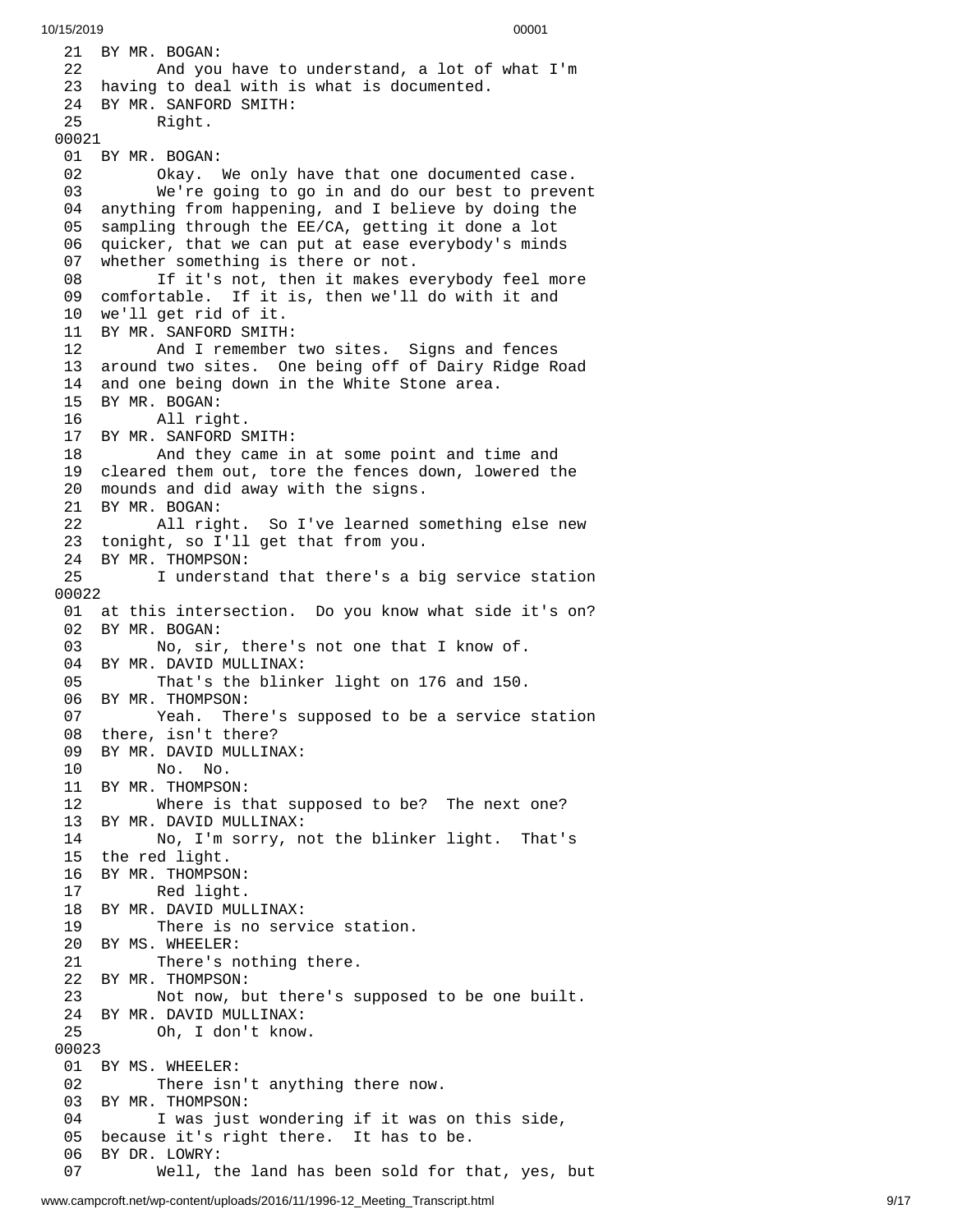08 I don't think ---09 BY MR. BOGAN: 10 Okay. Y e a h , a c t u a l l y , i f y o u t r y - - i f y o u c a n 11 let me know who to get in touch with to check about 12 the service station being built, then I can find out 1 3 what area, because any potential construction actually 1 4 will affect how we do sampling and that type of stuff. 15 If they're not going to do it for another year, 16 then it won't be a problem. If they're going to do it 17 tomorrow, then we need -- we probably need to talk to 18 them to see where they're building. 19 BY MR. THOMPSON: 20 I don't know which side 150 it's on, but I know 21 it's at that intersection. 22 BY MR. BOGAN: 23 Yes, sir. Okay. Any other questions? 25 (NO RESPONSE) 0 0 0 2 4 01 BY MR. BOGAN: 02 You all are making it easy on me tonight. 03 Before I forget, and I'm remiss in doing this, I want 04 to introduce -- I brought with me tonight two people 05 from my District Office. Because things are going to 06 be so busy in January, February, and March, so that 07 they would understand what's going on, I brought with 0 8 me -- I shouldn't say brought with me -- they came 09 with me and are telling me what to do. This is our 10 Chief of Project Management, Carl E. Betterton, and 11 our Chief of Engineering Division, Mat Laws, and so 12 I'm going to give them a view of the site, like the 13 tour that I gave you all that one time, tomorrow 1 4 morning, so that when I come back and start talking 1 5 about it on a regular basis, they can picture in their 1 6 minds what's where. 17 BY MR. HAMER: 18 These shells and mortars that have been found, 19 have those been removed and exploded or what has 20 happened to them when they were removed? 21 BY MR. BOGAN: 22 Which a r e a ? 23 BY MR. HAMER: 24 All of t h e m. 25 BY MR. BOGAN: 00025 01 All of them? 02 BY MR. HAMER: 03 Yeah. 04 BY MR. BOGAN: 05 Every round t h a t t h e y h a v e f o u n d , t h e y'v e d u g a 0 6 hole around them, left the mortar rounds in the ground 0 7 -- they don't even pull it out of the ground -- and 0 8 they're using a little explosive, a detonator that 0 9 it's called -- it direct a charge in one direction. 10 The little container looks similar to the old ink 11 wells where you had your -- where you dipped your p e n 1 2 in the ink and drew that. They stick on the side. I It 1 3 blows a hole in the mortar. 14 If there's nothing in the mortar, you know, then 15 it just blows a hole in the metal. If there's 1 6 explosive in that, then that, of course, ignites the 1 7 explosive powder inside and it's blown right there on 18 the site. 19 BY MR. HA M E R: 20 How many explosives have there been or have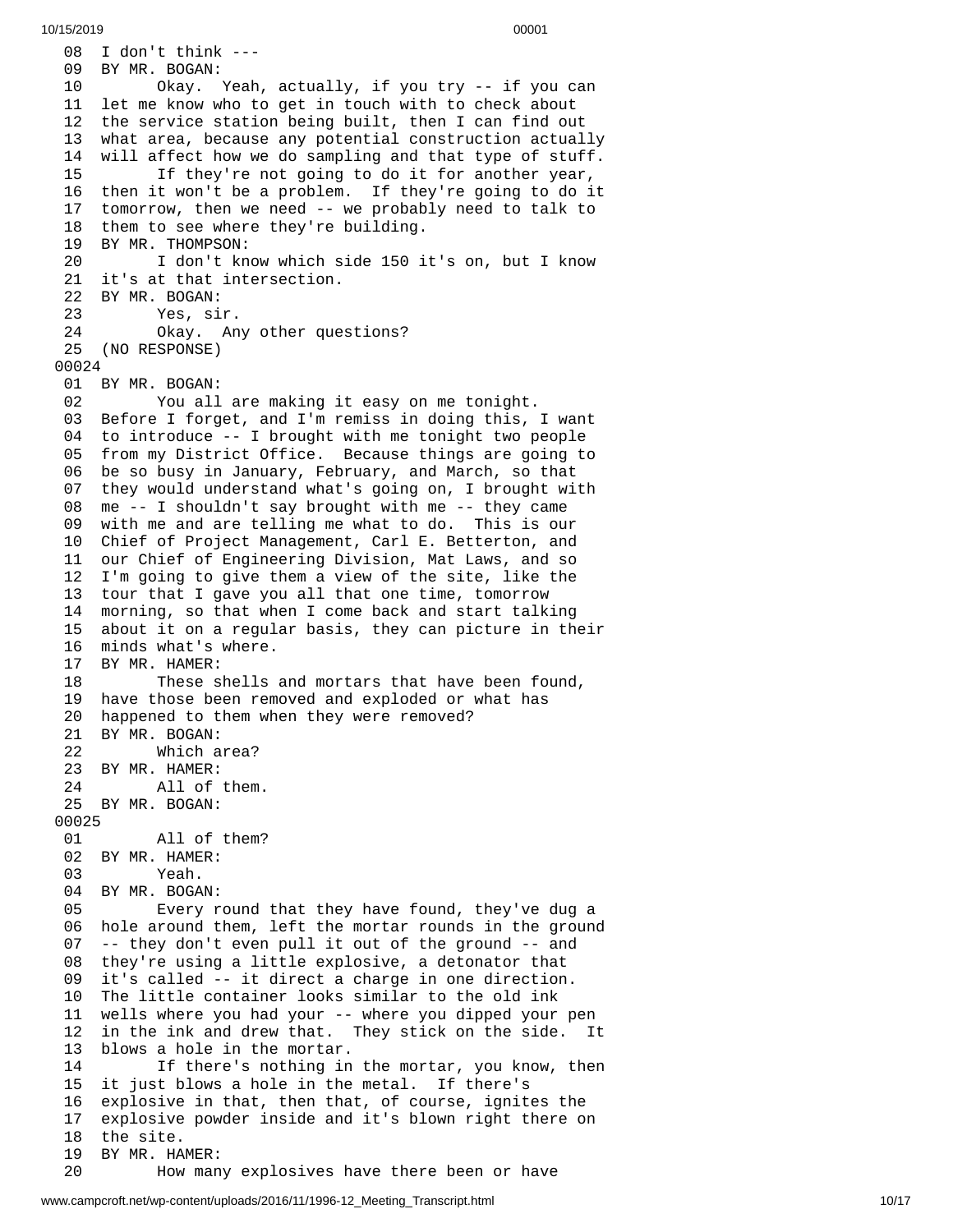21 there been any? 22 BY MR. BOGAN: 23 You add in just for this work, 140-so explosions 24 in Area 7. There would be 11 in Area 1B, and then 26 25 up to this point for Area 2. 00026 01 BY DR. LOWRY: 02 Do you sandbag those? 03 BY MR. BOGAN: 04 Yes, sir. Yeah, they sandbag on top of them so 05 that the -- it taps down the explosion. 06 Thank you. 07 BY MR. DAVID MULLINAX: 08 Okay. The next item on the Agenda is the 09 selection of the nominating committee. I'd just like 10 to ask the Board if they would nominate -- if we would 11 nominate from the floor, and if the nominee is willing 12 to be placed on the ballot, he'll be placed on the 13 ballot -- he or she will be placed on the ballot at 14 the next meeting and then we'll vote at that time. 15 So at this time we'll accept nominations from the 16 floor. 17 BY MR. STONEWALL STEWART: 18 Can I ask you, will you repeat that for me, 19 please? 20 BY MR. DAVID MULLINAX: 21 Well, I've asked the Board to nominate membe r s 22 to serve as chairman for the upcoming year. 23 BY MR. THOMPSON: 24 Do we need a nominating committee? 25 BY MR. DAVID MULLINAX: 00027 01 No, sir. That would -- that would be m y c h o i c e , 02 and ---03 BY MR. THOMPSON: 04 My first motion is we don't have a nominating 05 committee. 06 BY MR. DAVID MULLINAX: 07 That was my choice, and I'll take nominations 08 from the floor. 09 BY DR. LOWRY: 10 I'd like to nominate James Thompson. 11 BY MR. THOMPSON: 12 I'm going to nominate David, again. 13 BY DR. LOWRY: 14 Well, then I'll withdraw it if you d o n't w a n t 1 5 i t. 16 BY MR. THOMPSON: 17 Yeah. 18 BY MR. LITTLEJOH N: 19 Did you nomi n a t e D a v i d , a g a i n ? 20 BY MR. THOMPSON: 21 Yeah. 22 BY MR. LITTLEJOH N: 23 I'll second i t. 24 BY DR. KEITH: 25 I move the nomination be closed. 00028 01 BY DR. LOWRY: 02 Second. 03 BY MR. DAVID MULLINAX: 04 Okay. So I guess we will not vo t e n e x t y e a r , 0 5 and I will accept to do it for one more year. 06 The next item on the Agenda is new business. 07 Let me start with the Board. Do we have any new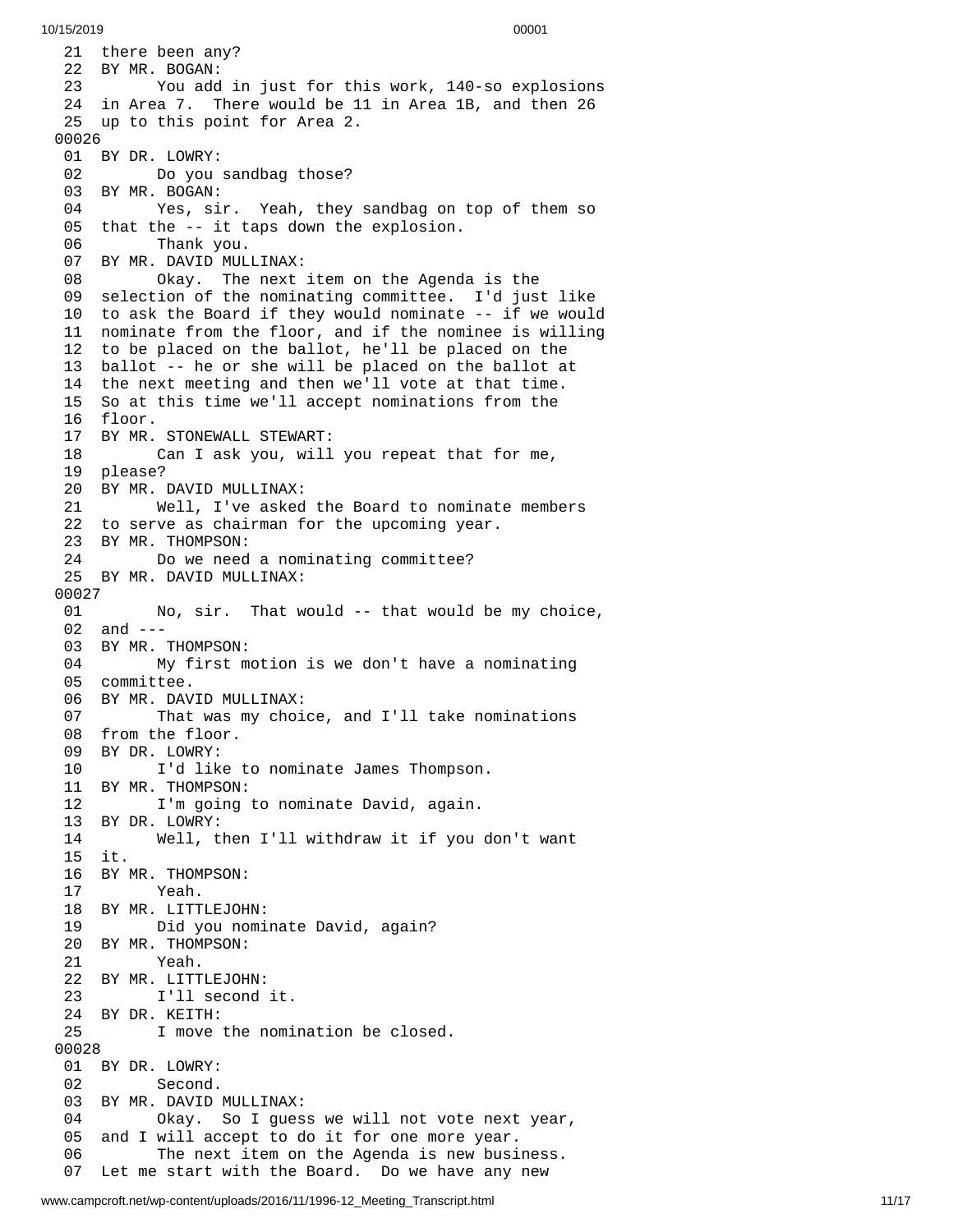08 business? 09 (NO RESPONSE) 10 BY MR. DAVID MULLINAX: 11 And anybody, mem b e r s o f t h e a u d i e n c e , d o w e h a v e 12 any new business? 13 BY MR. MCBAIN: 14 I may bring up two things for you to consider. 15 I enjoyed your conversation about chemicals, and, of 16 course, we are familiar with the tech service people. 17 Are you familiar with the possibility that there migh t 18 be a chemical well down on the old chain gang site, 19 which we have two houses on either side of it with 20 their own deep wells off the White Stone Road. Has 21 that been brought to your attention? 22 BY MR. BOGAN: 23 No, sir , i t h a s n't. 24 BY MR. MCBAIN:<br>25 You migh 25 You might want to look into that. Perhaps Mr. 00029 01 Osborne has mentioned it. The second thing is you'r e 0 2 talking about these minor explosions. Who is doing 0 3 all the exploding in the middle of the night that is 04 someplace in the south part of the camp area around 05 the bridge in Stone Station and back up in the 0 6 c a n t o n m e n t a r e a a n d s o f o r t h ? I t's a n y w h e r e f r o m 0 7 11:00 to 2:00. They start in the early morning. 08 BY MR. BOGAN: 09 Sir, all the crews that we have working leave in 10 the afternoon. I think their time to knock off is 11 about 5:00. 12 BY MR. MCBA I N: 13 I see. Is Bomb One any part of your 14 organization? 1 5 B Y M R. B O G A N: 16 I've never heard of them, sir. 17 BY MR. MCBAIN: 18 You've never hear of them. You've never seen 19 any of their trucks around here? 20 BY MR. BOGAN: 21 If you have to understand, of course, I'm only 22 up here ---23 BY MR. MCBAIN: 24 I know that, but my question is open to anybody 25 who wants to comment on it. 00030 01 BY MR. SANFORD SMITH: 02 What was the name? 03 BY MR. MCBAIN: 04 Bomb One. Sometimes t h e y h a v e T e n n e s s e e o n 05 their trucks. They move a lot of stuff late at night. 06 BY MR. LITTLEJOHN: 07 Have you ever called the Sheriff's Department in 08 regards to this? 09 BY MR. MCBAIN: 10 No. 11 BY MR. LITTLEJOHN: 12 Why not? 13 BY MR. MCBAIN: 14 It's a senseless operation. Sometimes the 15 trucks have been seen going out with a black and 16 white. 17 BY MR. THOMPSON: 18 Who all has seen the truck besides you? 19 BY MR. MCBAIN: 20 Not anyone who will come forward. That's the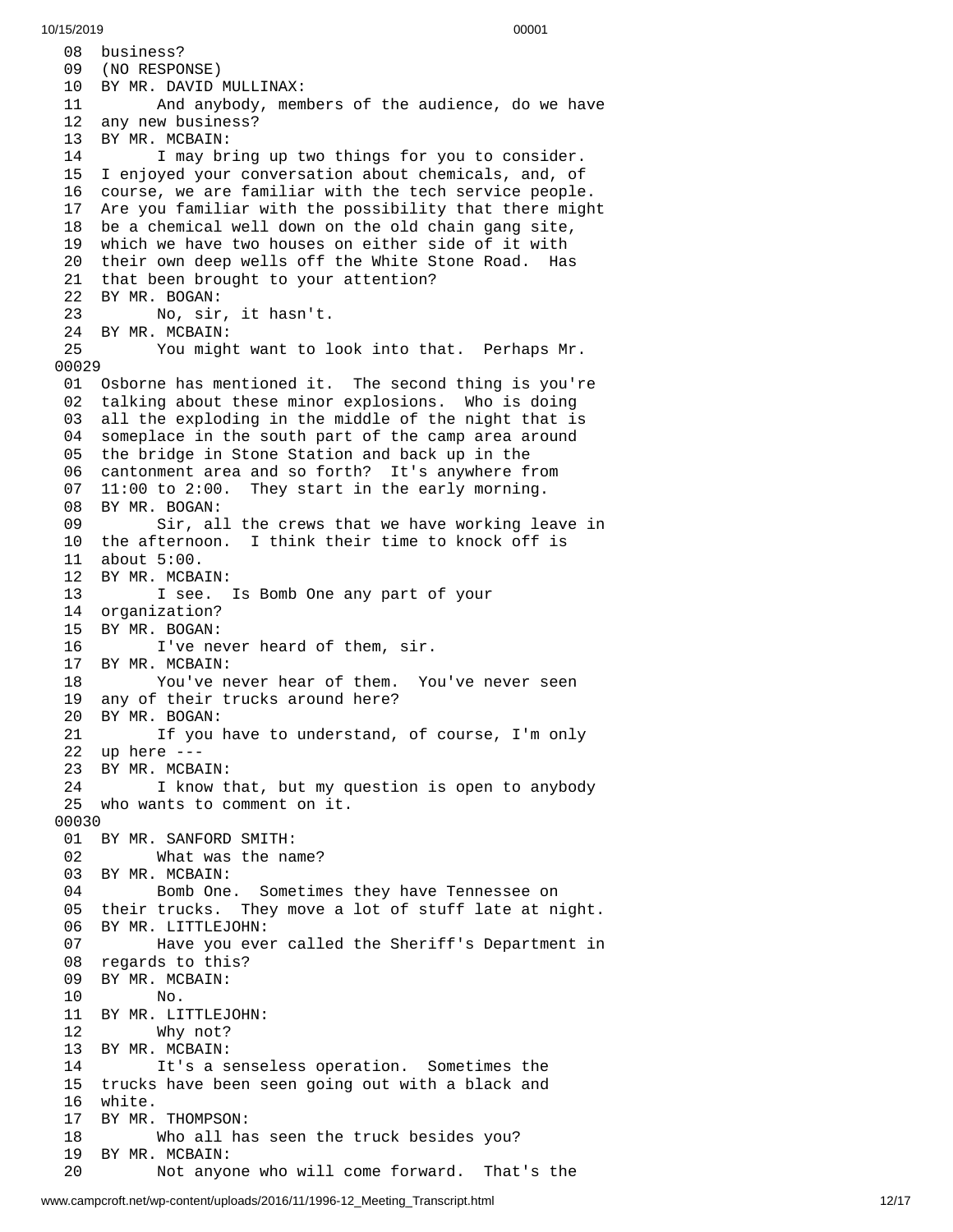21 unfortunate part of it. That's why I was asking the 22 question. 23 BY MR. LITTLEJOHN: 24 Well, have y o u s e e n t h e t r u c k w i t h t h e S h e r i f f's 25 Department escort? 0 0 0 3 1 01 BY MR. MCBAIN: 02 Uh-huh (affirmative response). On Dairy Ridge 03 Road. 04 BY MR. LITTLEJOHN: 05 Can you give me a date or a day? 06 BY MR. MCBAIN: 07 Not without going back through my notes, I 08 couldn't. 09 BY MR. LITTLEJOHN: 10 Would you please refer to your notes and give us 11 a date or give it to David. 12 BY MR. MCBAIN:<br>13 I'll try I'll try to do that. 14 BY MR. GEORGE MULLINAX: 15 I make another suggestion to you to call my son 16 at the Fire Department. He's the new chief and he's 17 there every day, so call him as soon as you see it. 18 He's the chairman of this project, so get in touch 19 with him. 20 BY MR. MCBAIN: 21 Okay. 22 BY MR. GEORGE MULLINAX: 23 Now he has connection with the Sheriff's 24 Department, or he can get his fire truck and he can g o 25 check it out. 00032 01 As soon as you see it, you let him know. 02 BY MR. MCBAIN: 03 It doesn't seem it should be that loud in the 04 middle of the night. 05 BY MR. BOGAN: 06 There should be nothing related to our work 07 going on at that time. 08 BY MR. MCBAIN: 09 That was my question. 10 BY DR. LOWRY: 11 I can promise you that on my land they never 12 worked past 5:00, and they were there for six months, 1 3 s o , I m e a n - - - 14 BY MS. FRETWELL: 15 I would imagine for safety reasons they would 16 have to, because ---1 7 B Y D R. L O W R Y: 18 Never w o r k e d p a s t 5:0 0. 19 BY MS. FRETWELL: 20 I mean, you couldn't se e. 21 BY MR. DAVID MULLINAX: 22 Any other questions? 23 BY DR. LOWRY: 24 Could I -- could I very quickly bring something 25 -- I've been presented with a new Right of Entry form, 0 0 0 3 3 01 and it was confusing to me, and I didn't like it. 02 So after consulting with three lawyers, the r e 03 were some things they didn't like, but I was advised 04 by these three lawyers to go ahead and sign it. That 05 there was really no difference in it, and that it was 06 not a harmful thing for me to sign. 07 I don't -- this is not in the form of advice to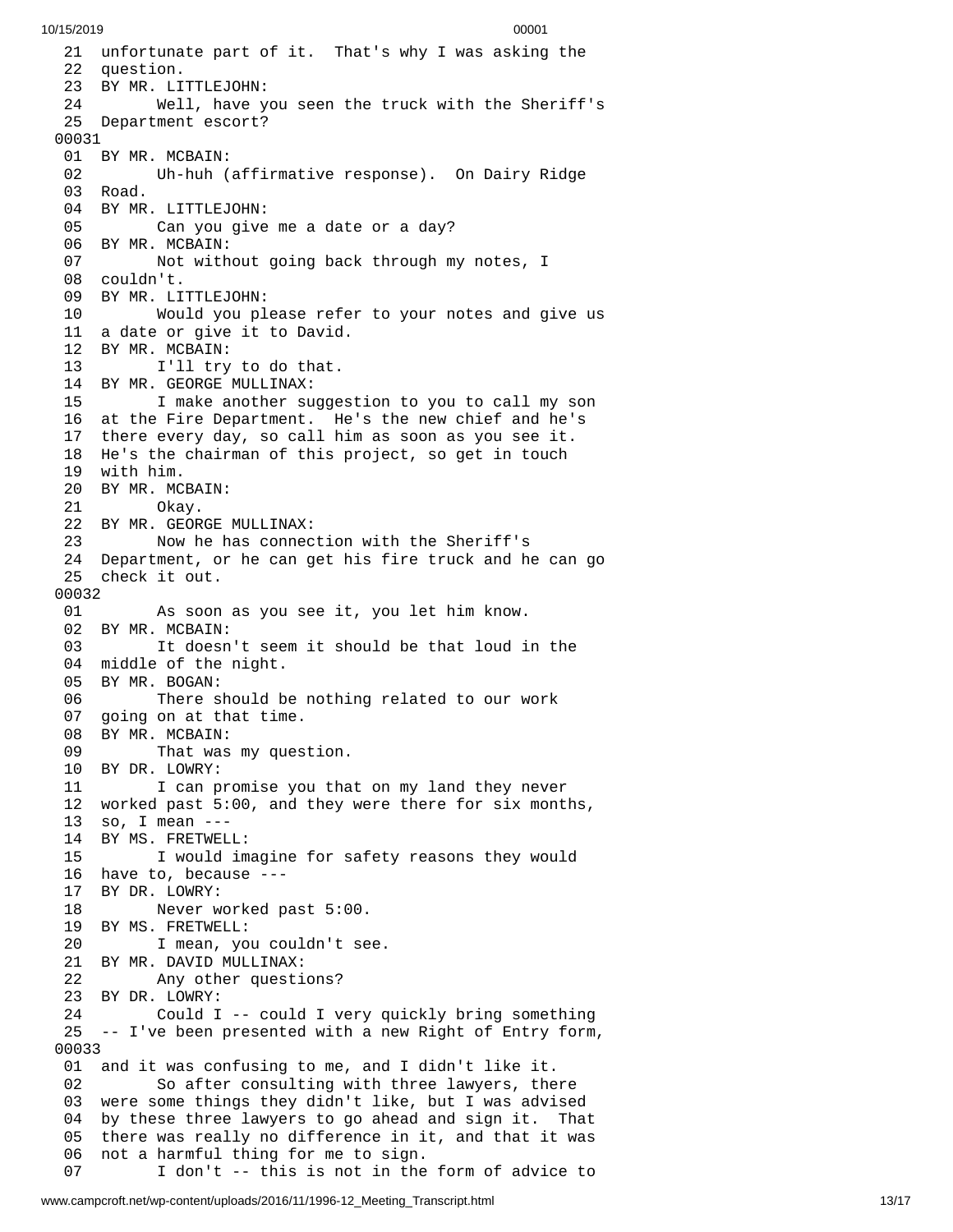08 anyone, but just simply as knowledge that I have gone 09 to the trouble to get other legal advice on it, and 10 they saw no harm in it, so I went ahead and signed it. And anybody else who has questions about it, has the right to do the same, but it might save you a lot of trouble just to know that at least one person has been foolish enough to sign it. And you're kind of caught. If you don't sign it, they're -- you're not going to get your stuff cleaned, and they really saw nothing in it legally that was troubling to them, so if anybody has questions about it, I've already been through that. This is not to say that I'm giving you legal advice. BY MR. STONEWALL STEWART: What is this pertaining to, now? BY DR. LOWRY: Sir? BY MR. STONEWALL STEWART: What is this pertaining to? I'm not quite familiar with what you mean? 03 BY DR. LOWRY:<br>04 The Rig The Right of Entry form for those property owners that want the Corps to come on their property, they have to sign a form giving the government rights to do certain things, and there's a lot of things that you're giving permission to do with a lot of legal ease terminology that I didn't understand. 10 BY MR. STONEWALL STEWART:<br>11 All right. Thank y All right. Thank you. BY DR. KEITH: Is this just selective areas that they're now getting entries? They're not doing them for the whole property. Do you know if that's just a --- BY MR. BOGAN: Before --- BY DR. KEITH: Go on. BY MR. BOGAN: Before we can do any work on anyone's property, you have to allow us to come on your property. BY DR. KEITH: I understand that, but what I'm asking is he knows about his property being -- are there other properties? Are they doing this for all the properties? BY MR. BOGAN: What we ran into is sometime this summer there was a decision in Washington to change some of the wording in the Right of Entry form that we've been using all along, and it just happened that the next person in line when the implemented the change was Dr. Lowry. All the new right of entries have been signed. If I go up to anyone's house now and request that -- that we want to work on their property, they have to sign this form and that was the new one. BY MR. THOMPSON: Are you going to do that on Wedgewood? BY MR. BOGAN: Yes, sir. BY MR. THOMPSON: Every household? BY MR. BOGAN: Well, everybody that wants us to come and look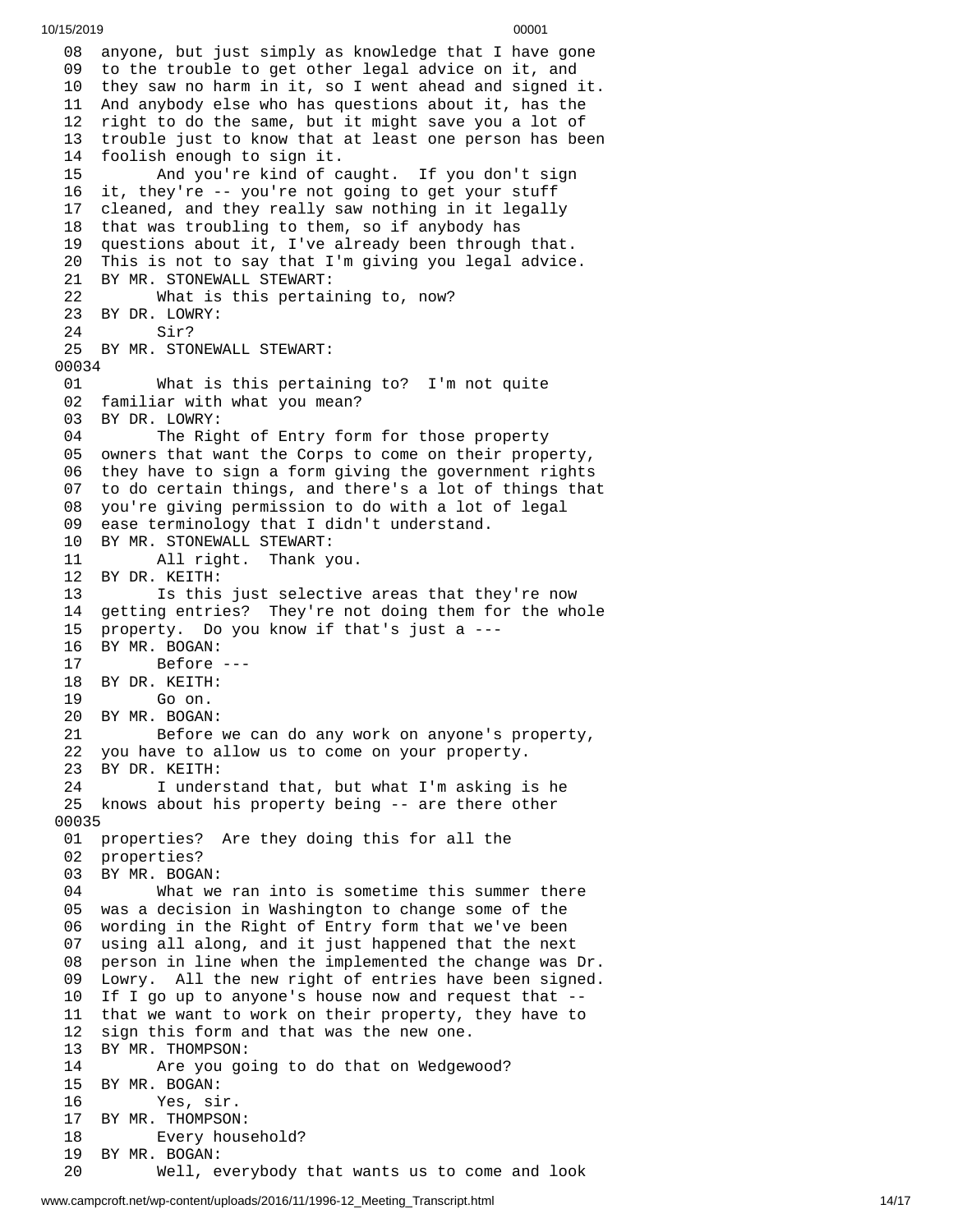21 at their property. If someone doesn't want us to come 22 on the property, then, obviously, we don't go. At the 23 meeting with Wedgewood that night, what we did is we 24 came in here and we asked if anyone wanted us to look 25 at their property, and we had about three or four 0 0 0 3 6 01 people that said, "Yeah, please come and look at my 02 property. I don't think anything is there," or "I 03 think something is there," and so we're going to do 04 those additional site surveys there. 05 BY MR. THOMPSON: 06 All right. 07 BY MR. LAWS: 08 Wayne, you might explain what t h e d i f f e r e n c e 09 between the old Right of Entry and the new one is and 10 what happened when we challenged some of the wording 11 to folks. It kind of tells the whole story. 12 BY MR. BOGAN:<br>13 Sure. 13 Sure. The Right of Entry is a two pag e f o r m , 14 and actually I'll get a copy to Suzy so she can get 1 5 copies to all of you and send it you. 16 They essentially said in paragraph four is what 1 7 changed. And one of the problems that we ran into was 1 8 you come in here and it talks about -- well, let me 1 9 just read it and you'll understand. 20 It says, "If any action of the government's 21 employees or agents in the exercise of this Right of 22 Entry results in the damage to the real property, the 23 government will, at it's sole discretion, either 24 repair such damage or make appropriate settlement with 25 the owner." 0 0 0 3 7 0 1 And then it goes on. What it looks like when 02 you first initially read it is that -- of course, this 03 is at the government's sole discretion to do the work. 04 In other words, we come on your property. If we 05 destroy something, then it's up to us whether or not 06 to fix it. 07 What it -- what our lawyers have told us and 08 when we challenged it, based on some of the problems 09 that Dr. Lowry had, which were valid points that he 10 wasn't sure about some of the wording "sole 11 discretion," we went up and challenged it with our 12 attorneys, on up the line, and they told us that sole 13 discretion means one of two things.<br>14 15 We do damage to your prope If we do damage to your property, we have two 15 actions we can take. Number one, we can come in and 16 pay you, what they call, as the fair market value of 17 the property if we've destroyed it that way, or we can 18 pay to have it repaired. 19 All right. When you first read it, it looked as 20 if we had two options. One we can repair it, or two, 21 we don't have to repair it, but the way it's --- 22 BY DR. LOWRY: 23 What that means, essentially, if you don't have 24 the money, it doesn't matter, you're not going to fix 25 it. 00038 01 BY MR. BOGAN: 02 Right. And then it comes in, it says, "All this 03 is subject to availability of funds," which the income 04 then, is what they tell me, is that if we come in and 05 you've got 200,000 acres of tree farm and we've burned 06 it all down, all right, the amount of money that it 07 will probably take to pay for all of that, will be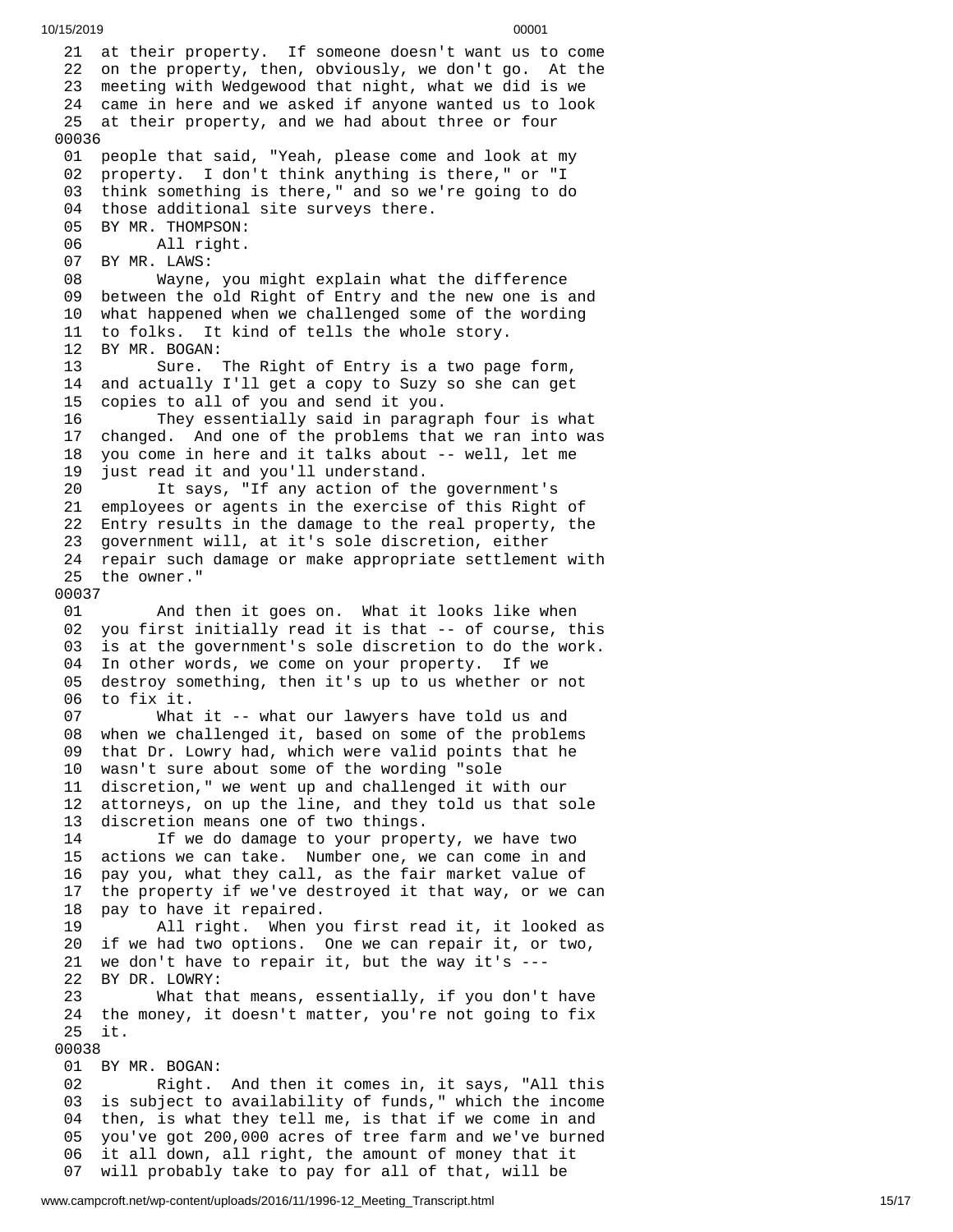08 more than we have immediately available, so we 09 wouldn't be able to come in right away and pay it. 10 However, the Right of Entry says that we wil l 11 either pay fair market value or repair. 12 All right. Which means that, yea h , y o u m i g h t 13 not get it right away, but we still have to come up 14 with the funding. 15 Now in the situation with the government 16 nowadays where there's tight money in funding, I can't 1 7 guarantee that you're going to get it right away. You 1 8 may get a portion of it, etcetera, and that then gets 19 into the attorneys, and then I don't want to try and 20 talk to them when I'm not an attorney and don't have 21 the degree. 22 All r i g h t. B u t t h a t w a s a p r o b l e m t h a t D r. 23 Lowry had, and then some of the people that we ha d 24 read it understood and kind of agreed that this looks 25 like -- it looks like when you first read it that 0 0 0 3 9 01 government has two options, either you don't clean it 02 up or you clean it up; and then if it's available for 03 funding, we'll clean it up if there's monies 0 4 available. 05 But the Right of Entry requires that, one, we 06 have to clean it up. We just have one or two options: 07 Pay the fair market value or fix it, and then if we're 08 short on money, we have to wait on money to come in 09 before we can either pay it or fix it. 10 BY DR. KEITH: And the money is still in there? 12 BY MR. BOGAN: 13 Yes. 14 BY DR. KEITH: 15 If they don't have the money, they don't do 16 anything until the get the money.<br>17 BY MR. BOGAN: BY MR. BOGAN: 18 Until they get the money. 19 Any further questions on the Right of Entry? 20 (NO RESPONSE) 21 BY MR. BOGAN: 22 Let me -- excuse me. Let me bring up one other 23 point. Even though the Right of Entry says that, you 24 know, if we destroy something, that it's subject to 25 availability of funds, we have it written in contracts 0 0 0 4 0 01 now that any damage we're doing as we go through, they 02 have to repair. So that's money that's already set 03 aside to fix. 04 In other words, they dig a hole and blow up an 05 explosive, they have to fix it back. All right. If 0 6 they're digging a hole and they knock down a tree in 0 7 the process, they've got to replant the tree or do 0 8 something to that effect. 09 What the no funding c o m e s i n t o i s w h e n y o u d o 1 0 something large that's outside of the scope of work of 1 1 the current contract. If they're out there and the 1 2 contract calls for them to be digging, and they do 13 burn down the whole forest, then that's outside of 14 what the contractor is supposed to be doing, and 15 that's where you run into -- go up against the Right 16 of Entry to get payment. 17 BY MR. DAVID MULLINAX: 18 If there's no other comments or questions --19 Doctor. 20 BY DR. LOWRY: